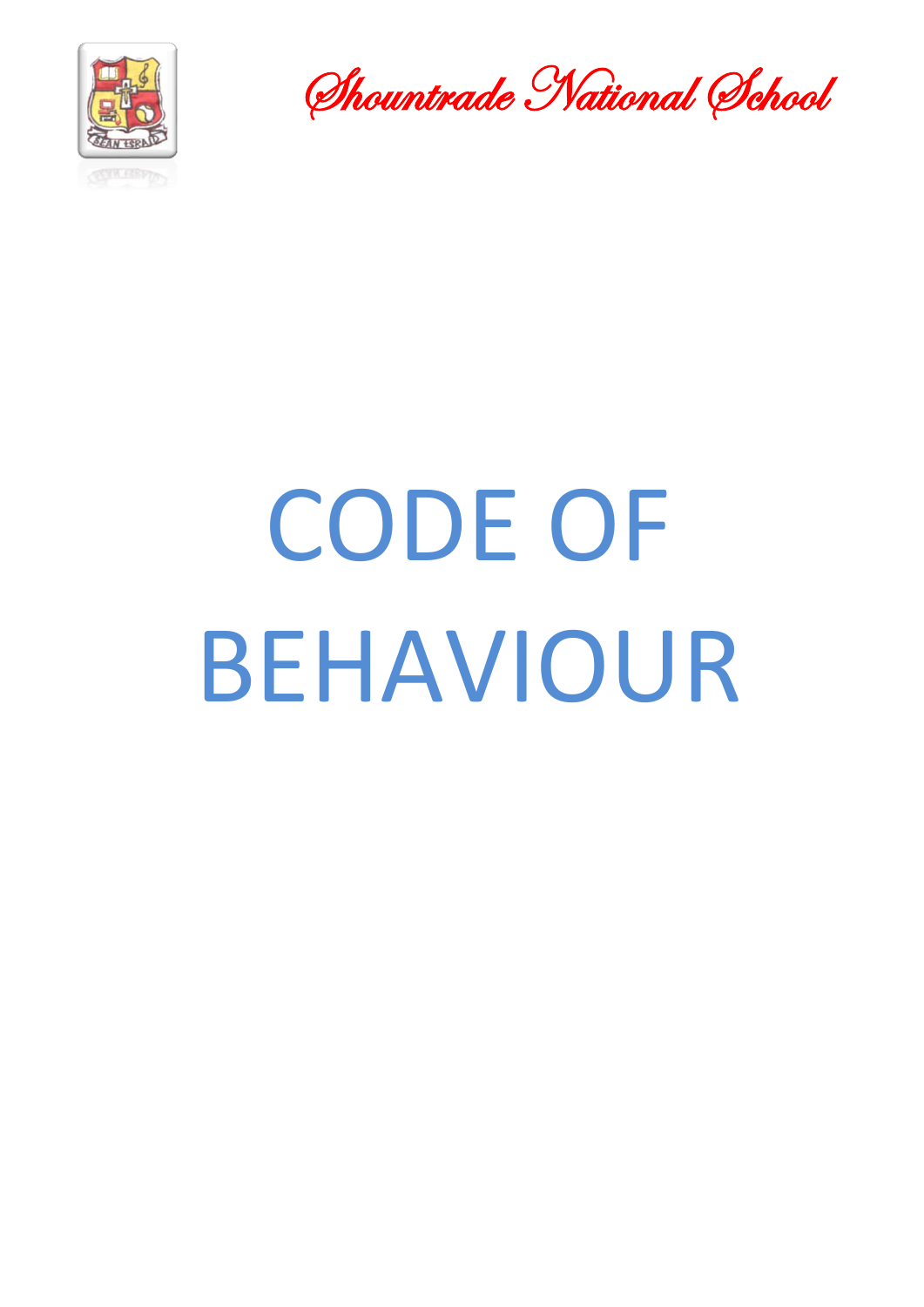

Shountrade National School

#### *Introductory Statement*

This Code of Behaviour has been devised by the Staff, Board of Management and the Parents Association of the above school.

#### *Rationale*

- ❖ The Board of Management of Shountrade National School have reviewed the Code of Behaviour to ensure that it is in compliance with legal requirements and good practice as set out in developing a Code of Behaviour : Guidelines for Schools, NEWB. 2008 and Children First Act 2015.
- ❖ It is a requirement under the Education Welfare Act, 2000, Section 23(1) which refers to the obligation on schools to prepare a Code of Behaviour in respect of the students registered at the school. It details in Section 23(2) that the Code of Behaviour shall specify :
- ❖ The standards of behaviour that shall be observed by each student attending the school
- ❖ The measures that shall be taken when a student fails or refuses to observe those standards
- ❖ The procedures to be followed before a student may be suspended or expelled from the school concerned
- ◆ The grounds for removing a suspension imposed in relation to a student and ◆ The procedures to be followed in relation to a child's absence from school.

#### *Relationship to School Ethos*

The ethos of the school is a major factor in establishing and maintaining high standards of behaviour. This points to the importance of a strong sense of community within the school and the existence of a high level of co-operation among teachers, pupils, parents and Board of Management. This school places a great emphasis on the need to give the children every possible opportunity to develop patterns of good behaviour. Greater emphasis is placed on rewards rather than on sanctions in the belief that this will, in the long term, give best results. Teachers will endeavour to employ positive techniques of motivation and encouragement at all times.

### *Aims of Code of Behaviour of Discipline*

1. To ensure the efficient operation of the school and the structuring of in-class discipline to facilitate stimulated teaching and stimulated learning.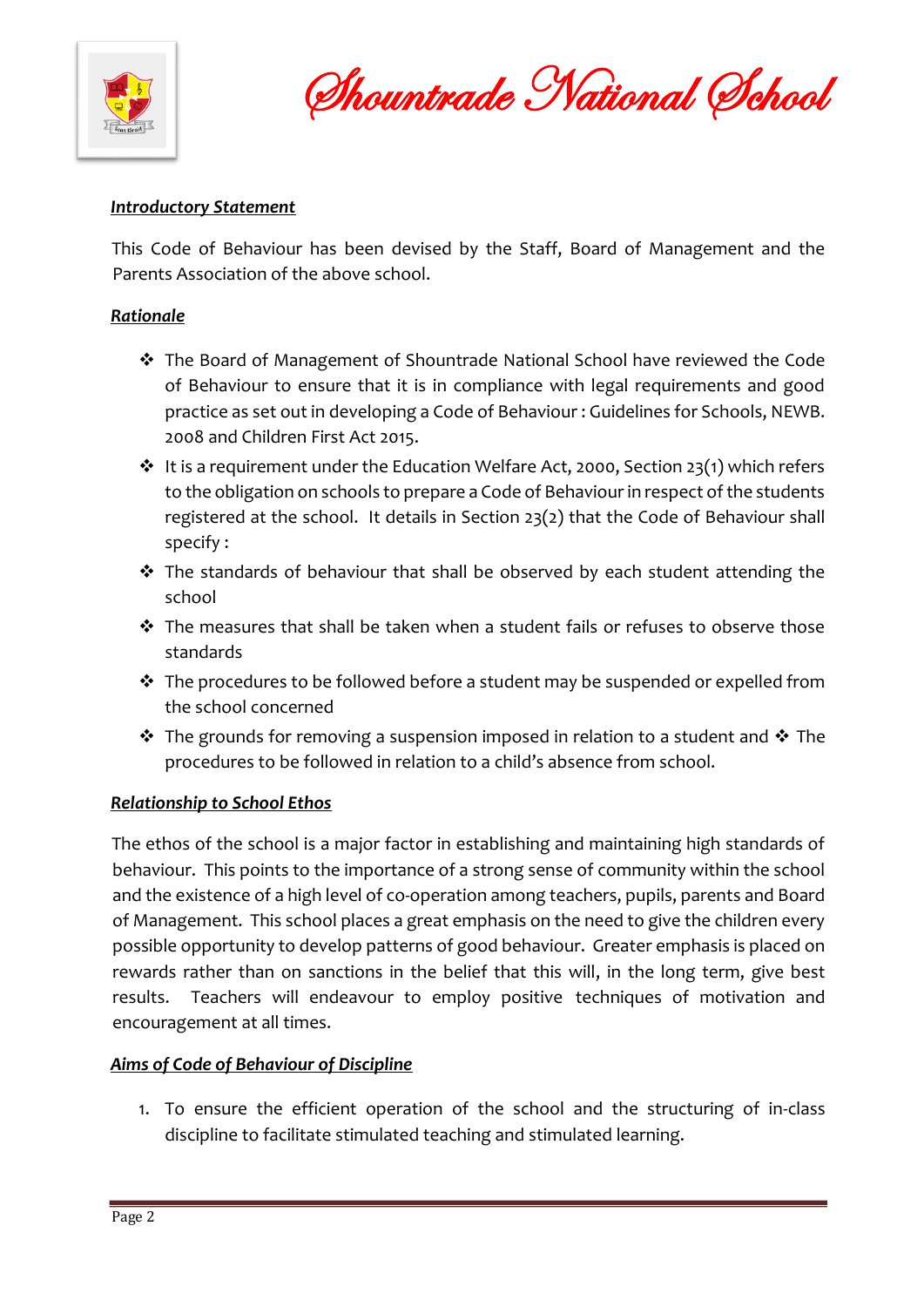

Shountrade National School

- 2. To promote positive behaviour and self discipline based on consideration, respect and tolerance of others.
- 3. To foster a sense of responsibility in all matters and to respect the school environment.
- 4. To ensure that the individuality of each child is accommodated while at the same time acknowledging the right of each child to education in a relatively disruption free environment.
- 5. To ensure the safety and wellbeing of all members of the school community.
- 6. To employ a system of rules, awards and sanctions that are fair and consistent throughout the school and that parents and children and teachers would understand and support these systems and procedures and their application.

#### *Guidelines for Behaviour in School*

To maintain our excellent standards of behaviour, it is imperative that we use the following agreed guidelines in promoting positive behaviour:-

- Rewards and sanctions will reinforce good behaviour - Rules are kept to a minimum and stated positively.

# *School Rules -10*

**SHOW RESPECT** This means that you show respect and consideration towards everybody that you meet during the day e.g. your teachers, your fellow pupils, caretaker, secretary, parents, visitors to the school etc. It also means that you show respect for the school building and school furniture.

**BE POLITE** This means that you practice good manners at all times. Stand aside on the corridors, doorways to let others pass. Do not interrupt conversations if adults are speaking, knock when entering another classroom or office.

**BE ON TIME** This means that you turn up in time for school each morning and that you line up in time after each break.

**BE PREPARED** This means that you come to school with everything you need for the day e.g. all your homework done, all your books, your pens, pencils etc. Wear your tracksuit on PE days. Bring musical instrument on appropriate days.

*BE HONEST* This means that you always tell the truth no matter what the circumstances.

*BE HELPFUL* This means that you always try to be kind to those around you and that you help them in any way you can. It is the opposite of being selfish or being a bully.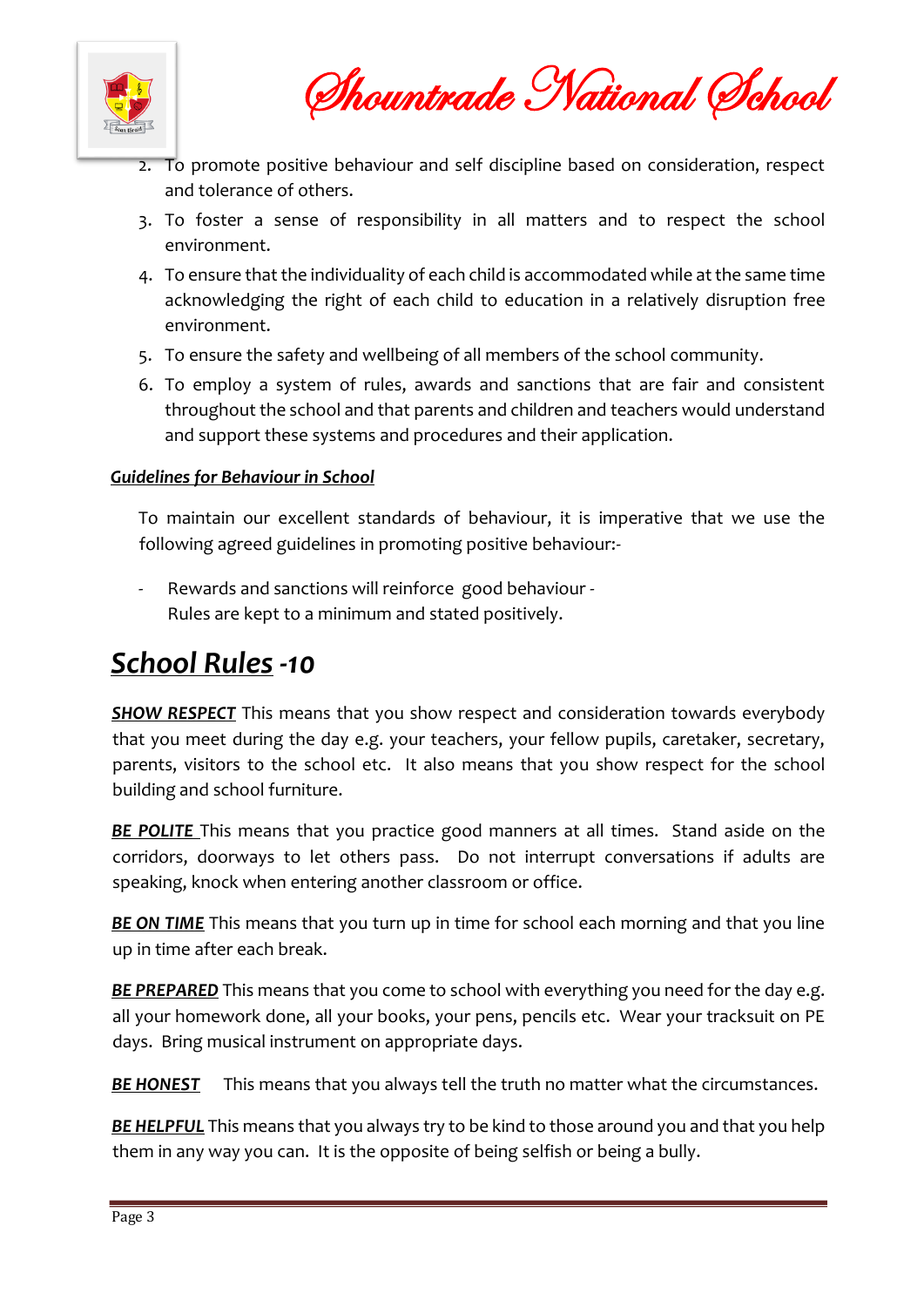

Shountrade National School

*BE CAREFUL* This means that you should try to avoid any behaviour that could be dangerous or lead to an accident e.g. playing roughly, fighting, leaving the school premises without permission, running indoors, rushing while leaving classroom or school premises etc.

*BE RESPONSIBLE* This means that you are responsible for your behaviour in school. You are also responsible for all your items of clothing and belongings.

*BRING ONLY WHAT YOU NEED* This means that you do not bring anything into school that you do not need for the days work. You should not have anything that could be a distraction to others e.g. toys, games, or that could cause damage to another pupil or to the school or school furniture e.g. glass bottles, chewing gum, etc. The use of mobile phones by pupils within the school is forbidden.

*DO YOUR BEST* This means that you try always to do your best at any task you are given in school i.e. paying attention in class, working to your full potential, if you are asked to do a job in school that you do it willingly and cheerfully.

These are the school rules, but each class is required to draft their own class rules charter through discussion within the class. These rules will be kept to a minimum and stated positively.

The school rules and class rules will be referred to regularly and will form part of the SPHE lessons.

# *Whole School Approach to Promoting Positive Behaviour*

Shountrade National School Board of Management, Teachers, Staff and Parents will strive to create a positive school climate that will support and promote good behaviour. Staff members have responsibility for their own classes and for the general school population when on yard duty or on any organised out-of-school activity. Senior students have a role to play and parents and other members of the school community may make suggestions through their representatives on the Board of Management or directly to the Principal. The school values support and co-operation of parents in promoting positive behaviour.

*NOTE: All School members, Teachers, SNA's, Support staff, Ancillary Staff and PUPILS are to comply with all our Covid- 19 measures.*

### *Other School Policies*

■ The Staff, as a team, will examine and implement the school Code of Behaviour and will have opportunities at staff meetings to address any concerns regarding behaviour.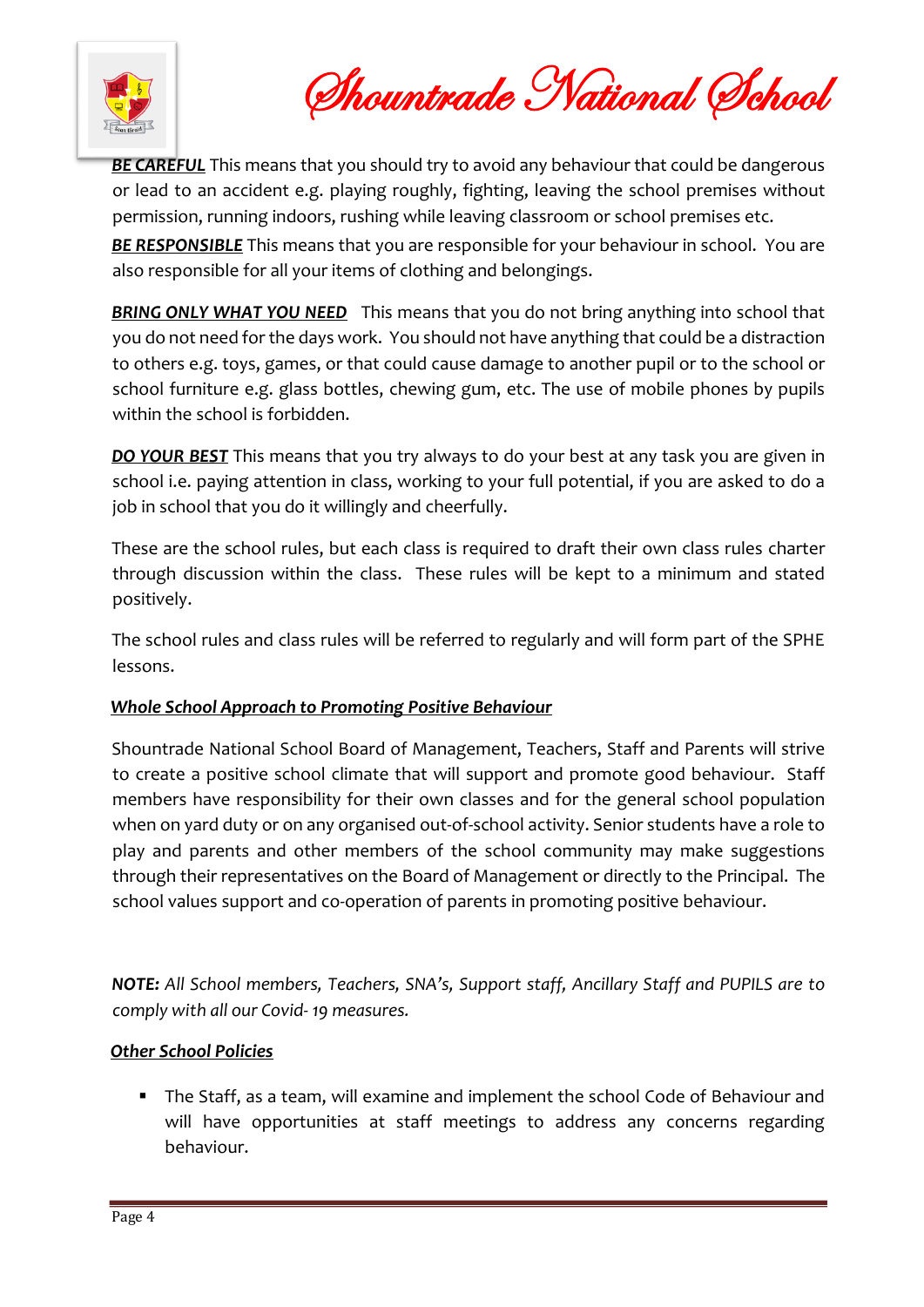

Shountrade National School

- Basic classroom management approaches will be adopted and used throughout the school, giving the student a clear message of teacher expectations and creating consistent boundaries. This will be a critical factor in preventing problems.
- An inclusive and involved school community where parents have opportunities to learn how their commitment to the school can impact on behaviour and learning will be encouraged. Students learn how their behaviour and learning and the wellbeing of staff are linked together.
- All Staff members will be aware of the Code of Behaviour. Code of Behaviour will be discussed each September thus informing new teachers.
- Staff will promote the school Code of Behaviour in a positive way.
- **E** Interactions between teachers and students will be a feature of everyday school life.
- Good school and class routines will be set up and maintained.
- There will be clear boundaries and rules for students.
- Students will be helped to recognise and affirm good learning behaviour.
- **EXECT** Students will explore how people should treat each other.
- Students will be involved in the preparation of the school and classroom rules.
- **The staff of Shountrade National School will endeavour to encourage mutually** respectful relationships balancing warmth and empathy with objectivity, professional detachment, fairness and consistency.
- **EXPHE, Anti Bullying, Safety Statement and SEN policies that have a bearing on the** Code of Behaviour will be in harmony with Code of Behaviour

# *Rewards for Good Behaviour*

- $\checkmark$  Praise from teacher for good behaviour or a job well done in class or in line so all of school will recognise good behaviour.
- $\checkmark$  Merit stars/stickers, work to be signed by parents.
- $\checkmark$  Write comment on a students copy/exercise book.
- $\checkmark$  Prize from the class teacher/Principal.
- $\checkmark$  A visit to another class, teacher or Principal for commendation.
- $\checkmark$  In-school privileges movie, extended lunch break, PE.
- $\checkmark$  Whole class will enjoy an in-class privilege as a result of good behaviour in an individual/group – homework reduced, written work off.
- $\checkmark$  Homework off occasionally.
- $\checkmark$  A mention to parents either written or verbal.  $\checkmark$  Student of the week cert.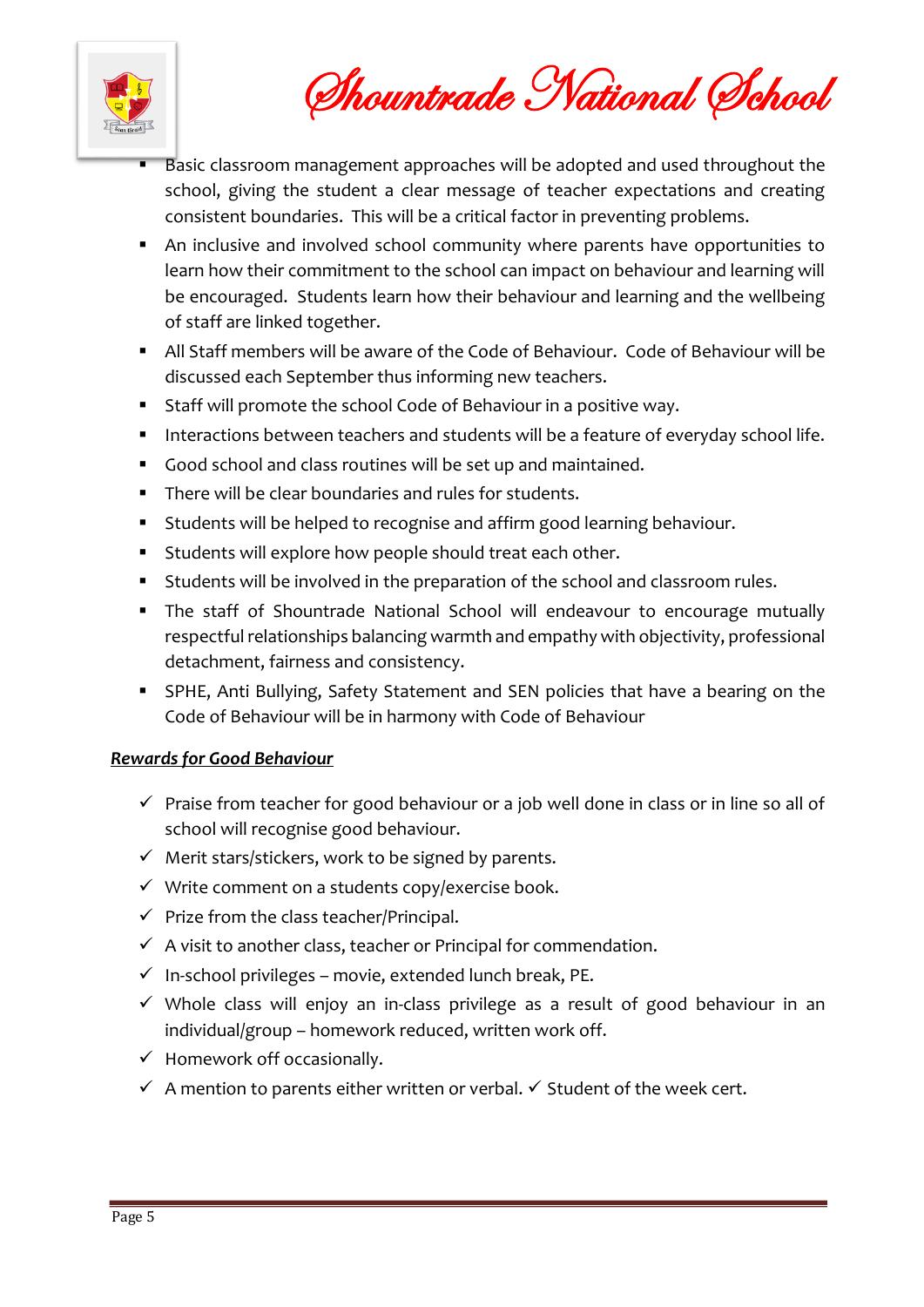

Shountrade National School

### *Responding to Inappropriate Behaviour*

The purpose of sanctions and other strategies is to promote positive behaviour and to discourage misbehaviour. Sanctions will be applied according to the gravity of the misbehaviour with due regard to age and emotional development of the child.

Educational (Welfare) Act 2000, Section 23 states that a school must outline "the measures that may be taken if a student fails to observe the standards of behaviour that the school has outlined".

Even minor breaches of the Code of Behaviour can be disruptive, particularly if they are persistent.

The following stages will be used to show disapproval of inappropriate behaviour (they are not always followed in the format listed):-

The sanctions to be used as part of a plan to change behaviour include:-

- 1. Reasoning, including advice on how to improve.
- 2. Verbal reprimand and warnings.
- 3. Temporary separation from peers/loss of privileges.
- 4. Note in journal or copy to be signed by parent.
- 5. Teacher referral of a student to another designated member of staff.
- 6. Referral to Principal and/or notification to parents.
- 7. Reflection sheet (kept on file by teacher).
- 8. Written records of serious misbehaviour to be kept in the school.
- 9. Formal written communication to parents for serious breaches of behaviour.
- 10. Formal report to Board of Management, formal meeting with parents, suspension (up to 3 days) subject to authorisation of Board of Management.
- 11. Pupils will not be deprived of engagement in a curricular area except on the grounds of health and safety.
- 12. Occasionally other prudent unlisted steps may be taken.

#### *Playground*

The playground is supervised at each break.

#### *Misbehaviour on the Yard*

Incidents of yard misbehaviour will be dealt with as follows:

The teacher on duty who notices misbehaviour will reason with the pupil/s misbehaving. If no improvement occurs, the following procedure may be followed:-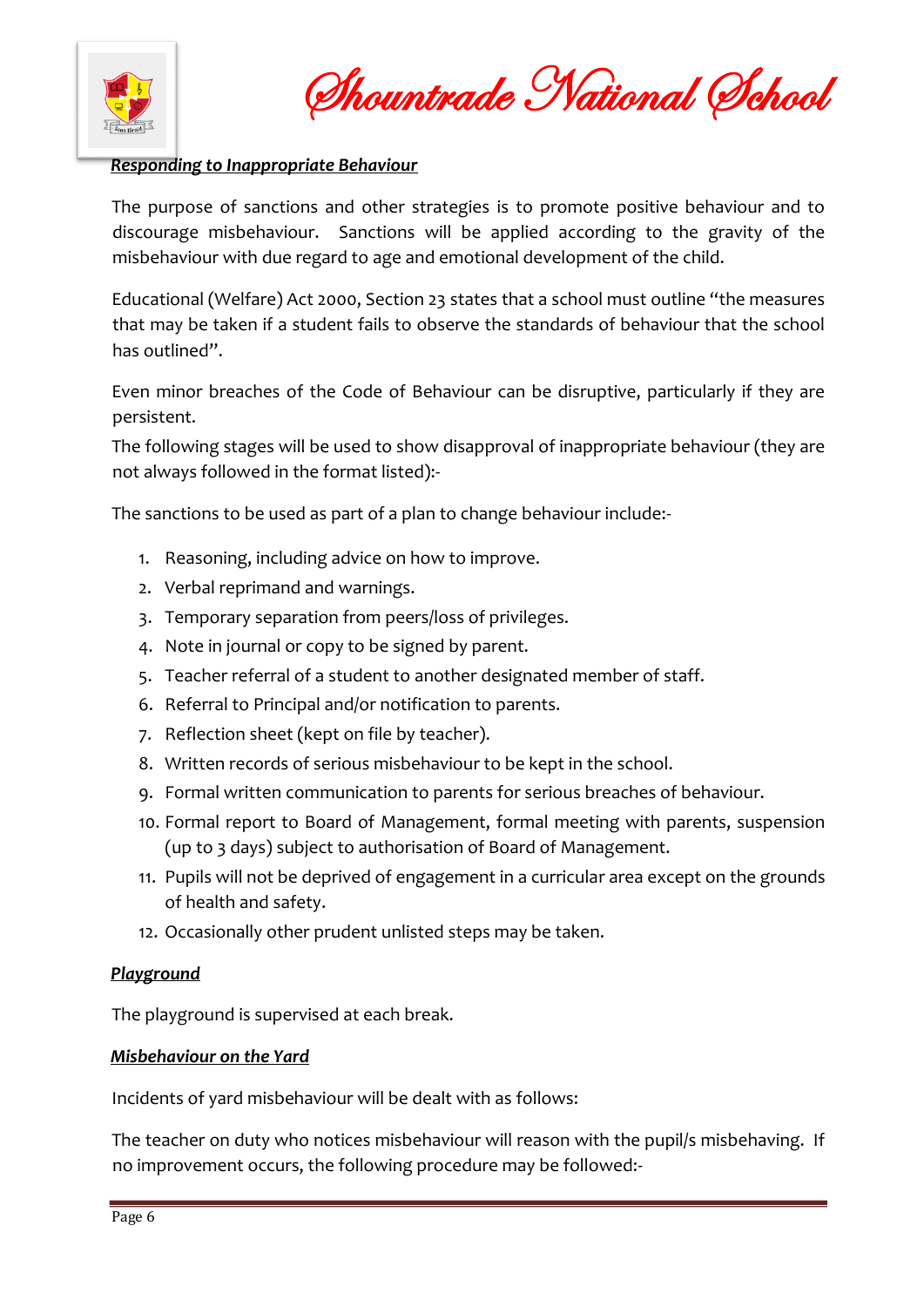



- $\cdot \cdot$  Ask the pupil/s misbehaving to accompany the teacher on duty as they patrol the yard.
- ❖ Impose a period of 'time out' where the student will be asked to remain in a specified place until told to return to play.
- ❖ Misbehaviour by any student which might endanger others results in immediate verbal reprimand and/or loss of privileges. Class teacher is informed and the Principal is informed where appropriate.
- ❖ Consistent minor offences/breaches of playground rules will result in verbal reprimand by teacher on duty. Co-operative games are encouraged in the playground.
- ❖ Inform the class teacher (who may decide to impose a further sanction, depending on the seriousness of the misbehaviour)

A written record of serious misdemeanours, exclusion of others and bullying behaviour consistent with our Bullying Policy, are recorded after break in Principals Office.

# *Before/After School*

Parents are reminded that the staff of Shountrade National School does not accept responsibility for pupils before 8:50am or after 1:40 pm (J.I. & S.I.) and 2:50pm (other classes) except where pupils are engaged in an extra-curricular activity organised by the school and approved by the Board of Management. Pupils involved in such activities are expected to behave in accordance with school behaviour policy at these times.

### *Parental Involvement*

The most effective schools are those with the best relationships with parents. Every effort will be made by the Principal and staff to ensure that parents are kept well informed, that the school provides a welcoming atmosphere towards parents and that parents are not only told when their children are in trouble but when they have behaved particularly well.

- o Parents will be made aware of the Shountrade National School Code of Behaviour in our Prospectus.
- o Parents are helped to understand and expected to support the Code of Behaviour, where necessary.
- o Parents are encouraged to share information with the school about any matters outside of school or in school that might be affecting their child's behaviour.
- o Parents are encouraged to make an appointment to speak with class teacher *firstly* if they have concerns about the behaviour of or against their child. *Roles & Responsibilities of Parents*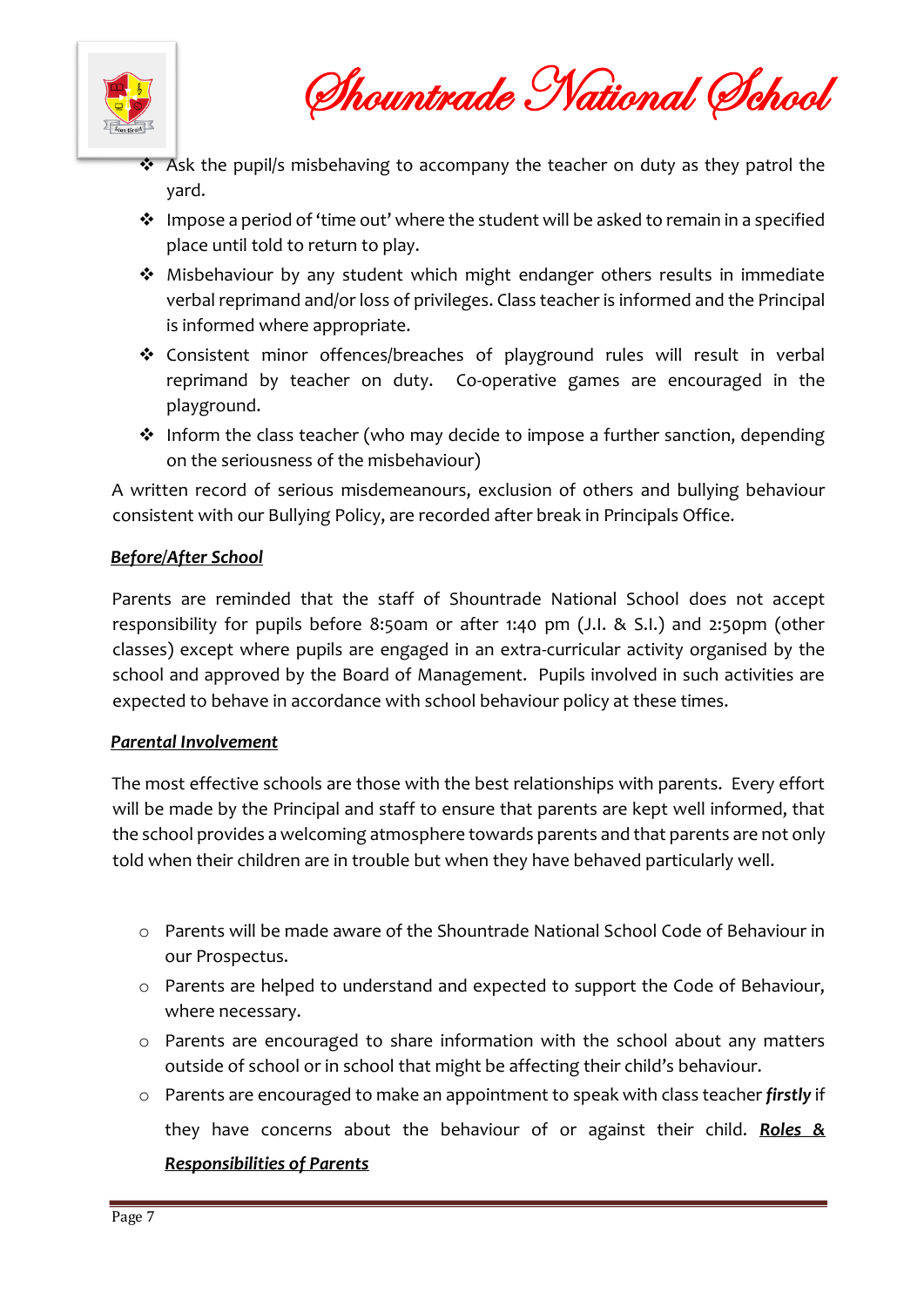

Shountrade National School

Parents are expected to :

- $\triangleright$  Equip pupils with appropriate school materials, a sufficient healthy lunch and full uniform.
- $\triangleright$  Be courteous towards pupils and staff
- $\triangleright$  Make an appointment to meet with a teacher/Principal through the school office  $\triangleright$ Respect school property and encourage their children to do the same.
- $\triangleright$  Label pupils coats and other property.
- ➢ Supervise their young children on school premises when collecting other pupils or visiting the school.
- ➢ Refrain from bringing family pets/dogs into the school yard (even if on a lead).
- $\triangleright$  As the Board of Management are responsible for the Health & Safety of all staff and students, parents are requested not to approach or reprimand another person's child on the school premises.

#### *Managing Aggressive or Violent Behaviour*

The school recognises that occasionally students may not respond positively to the usual interventions and that they may require extra support in an effort to manage aggressive or violent behaviour. A small minority of students may show particular challenging behaviour. These students will need a sustained and systematic response involving the important adults in their lives, in school and at home. Regular communication, in the form of a written log, will be completed by the class teacher, in order to provide continuous feedback between parents and teachers on the child's behaviour, in addition to regular verbal communication.

Misbehaviour falls into three categories. Minor, Serious and Gross.

#### *Minor Misbehaviour*

Examples of minor misbehaviour are interrupting class work, talking in class, inattention, regularly arriving late for school, running in school building, littering the school, talking out of turn, not completing homework without good reason (to include a note from parent/guardian).

Sanctions as outlined on page 6 will be used in dealing with minor misbehaviour.

#### *Serious Misbehaviour*

The following are examples of possible serious misbehaviour:

➢ Constantly disruptive in class/telling lies/stealing/damaging others property/bullying/answering back a teacher/endangering self or fellow pupils in the class or yard/using unacceptable language/deliberate, continual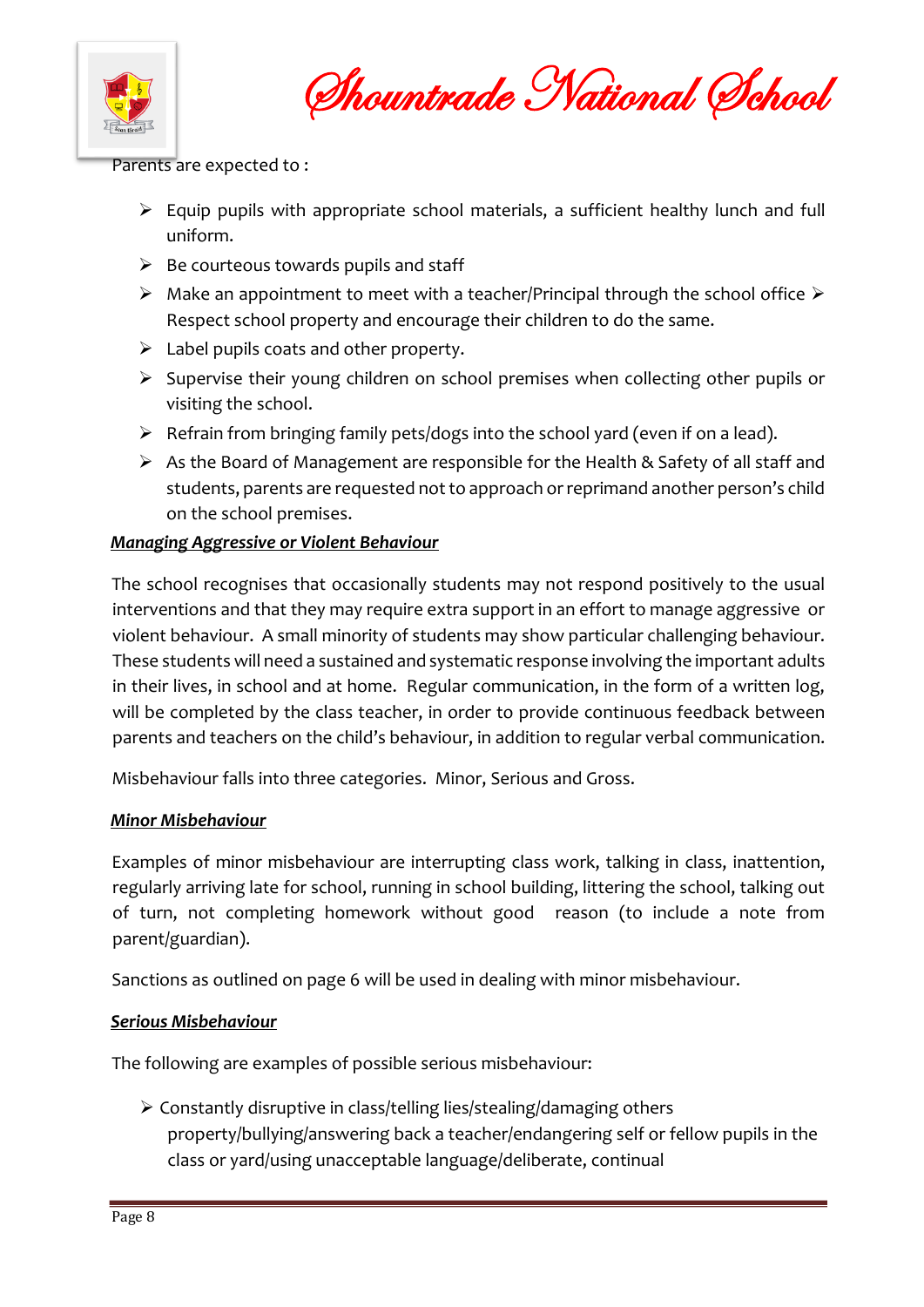

Shountrade National School

disobedience/discourteous or unmannerly behaviour/leaving school premises without permission.

# *All incidents of bullying will be dealt with as outlined in the school's Anti-Bullying Policy* (see separate policy)

# *Teachers/Principal may proceed to the following steps when dealing with Serious Misbehaviour*

- $\pm$  An account of all incidents will be entered in the relevant Incident Book
- $\ddot{\phantom{1}}$  Suspension will be used as a sanction where all attempts at reasoning with the pupil have failed and where all other efforts of the school in consultation with the parents or guardians of the pupil have failed to achieve a satisfactory conclusion. Following formal verbal discussions, a letter outlining items discussed will be sent to parents. Communications to parents regarding the suspension of a pupil or the possibility of considering suspension as a sanction, will be in writing (copies of all correspondence will be retained).

# *Regular occurrences of Serious Misbehaviour will be dealt with as follows*

All previous steps will be explored. Parents will be invited to meet class teacher, the Principal and/or the Chairperson to discuss repeated serious incidents of misbehaviour.

### *Gross Misbehaviour*

The following are examples of gross misbehaviour:

- Bringing weapons or dangerous substances to school
- Persistently engaging in activities which have been identified by members of staff as dangerous or inappropriate
- Leaving school premises without permission
- Deliberately injuring any member of the school community
- Aggressive, threatening or violent behaviour towards a member of staff or a pupil (eg physical violence, striking, nipping, biting, spitting)
- Persistent incidents of serious misbehaviour will be classified as gross misbehaviour.

# *Teachers will take the following step when dealing with Gross Misbehavour.*

Principal and Chairperson are informed *immediately* and suspension sanctioned.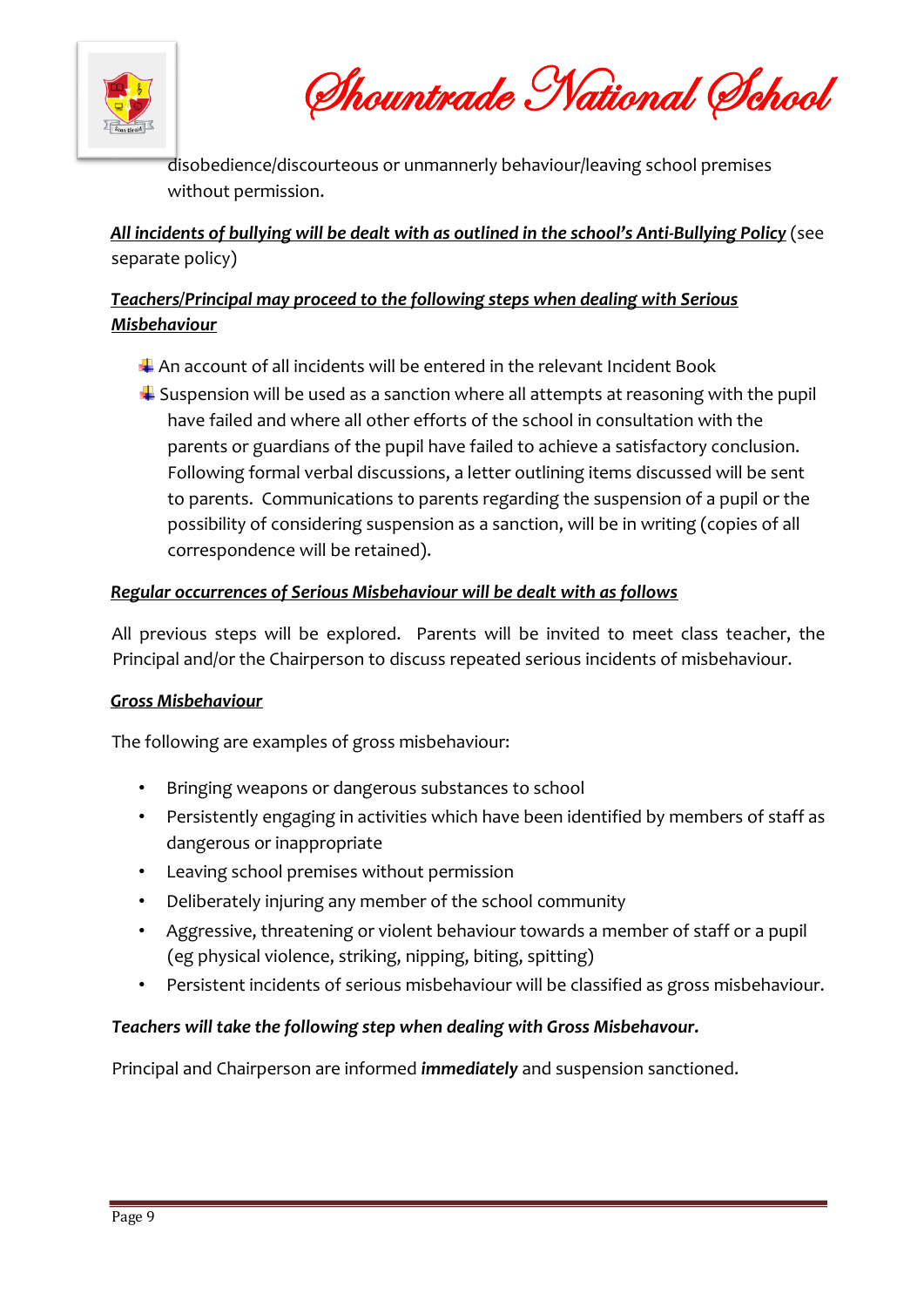

Shountrade National School

#### *Suspension*

Before serious sanctions such as suspension or expulsion are used, the normal channels of communication between school and parents will be utilised. Communication with parents may be verbal or by letter, depending on the circumstances.

For gross misbehaviour or repeated instances of serious misbehaviour, suspension may be considered. Parents concerned will be invited to come to the school to discuss their child's case. Where there are repeated instances of serious misbehaviour, the Chairperson of the Board of Management will be informed and the parents will be requested in writing to attend at the school to meet the Chairperson, teacher and the Principal. If the parents (and the pupil) do not give an undertaking that the pupil will behave in an acceptable manner in the future, the pupil may be suspended for a period. Prior to suspension, where possible, the Principal may review the case in consultation with teachers and other members of the school community involved, with due regard to records of previous misbehaviours, their pattern and context, sanctions and other interventions used and their outcomes and any relevant medical information. Suspension will be in accordance with the Rules of National Schools and the EDUCATION WELFARE ACT 2000.

In the case of gross misbehaviour, where it is necessary to ensure that order and discipline are maintained and to secure the health and safety of pupils and teachers, the Board has deferred responsibility to the Principal to sanction an immediate suspension for a period not exceeding three school days, pending a discussion of the matter with the parents.

Further suspensions will require Board of Management approval. This approval may be obtained at a regular meeting of the Board of Management or at an emergency meeting at which the Chairperson and Principal have outlined for the Board of Management the reasons why they feel it is necessary to impose a further suspension. In line with the requirements of the EDUCATION WELFARE ACT (2000) the Board of Management will inform the Education Welfare Board when any pupil's period of suspension equals or exceeds six school days.

When a student is suspended, the parents/guardians will be requested to remove the student from the school. The Principal will meet with the parents/guardian to outline the decision to implement the suspension and will present the parents/guardian with a written statement of the terms, duration and date of the termination of the suspension.

### *Removal of Suspension (Reinstatement)*

Following or during a period of suspension, the parents may apply to have the pupil reinstated to the school. The parents/guardian (and pupil) must give a satisfactory undertaking that a suspended pupil will behave in accordance with the school code and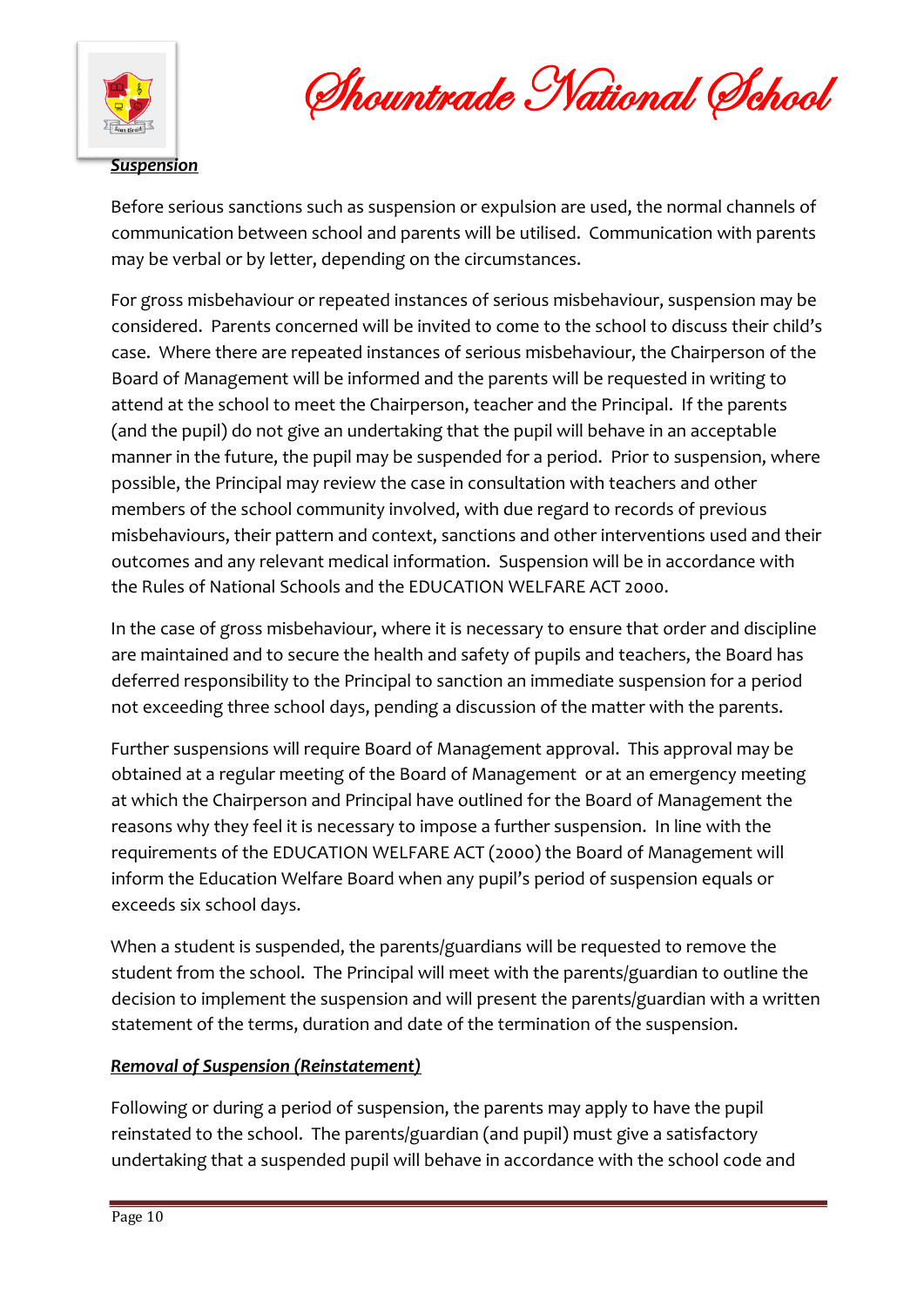

Shountrade National School

the Principal must be satisfied that the pupil's reinstatement will not constitute a risk to the pupils own safety or that of the other pupils or staff and will not have a seriously detrimental effect on the education of other pupils. The Principal, in consultation with the parents, the class teacher and the pupil (if appropriate) will facilitate the preparation of the behaviour plan for the pupil, if required, and will re-admit the pupil formally to the class.

Where a satisfactory resolution of the problem is achieved, a pupil may be re-admitted to school within a suspension period at the discretion of the chairperson of the board and the Principal.

# *Expulsion*

The Board of Management has the authority to expel a pupil in an extreme case (see p 80/81/82 Developing a Code of Behaviour, Guidelines for Schools) eg where repeated incidents of serious misbehaviour interfere with the educational opportunities of fellow students or where there is a threat to the health and safety of either students or staff. Where expulsion is considered the school authorities will have tried a range of other interventions and will have formed the opinion that they have exhausted all possibilities for changing the pupil's behaviour. This sanction would be imposed under the terms of the EDUCATION WELFARE ACT (2000). Suspension/expulsion procedures are in accordance with the Education Act (1998)

# *Appeals*

Under Section 29 of the Ed Act 1998, parents (or pupils who have reached the age of 18) are entitled to appeal to the Secretary General of the Dept of Ed & Science against some decisions of the Board of Management, including (1) permanent exclusion from a school and (2) suspension for a period which would bring the cumulative period of suspension to 20 school days or longer in any one school year. Appeals must generally be made within 42 calendar days from the date the decision of the school was notified to the parent or student (See Circular 22/02).

# *Keeping Records*

In line with the school's policy on record-keeping, formal records in relation to pupils behaviour are kept in a secure filing cabinet. Copies of all communications with parents/guardians will be retained in the school. Records of more serious incidents are recorded in a specific journal. All such records are retained until students reach 21 years. Class teachers may dispose of personal records at the end of each year.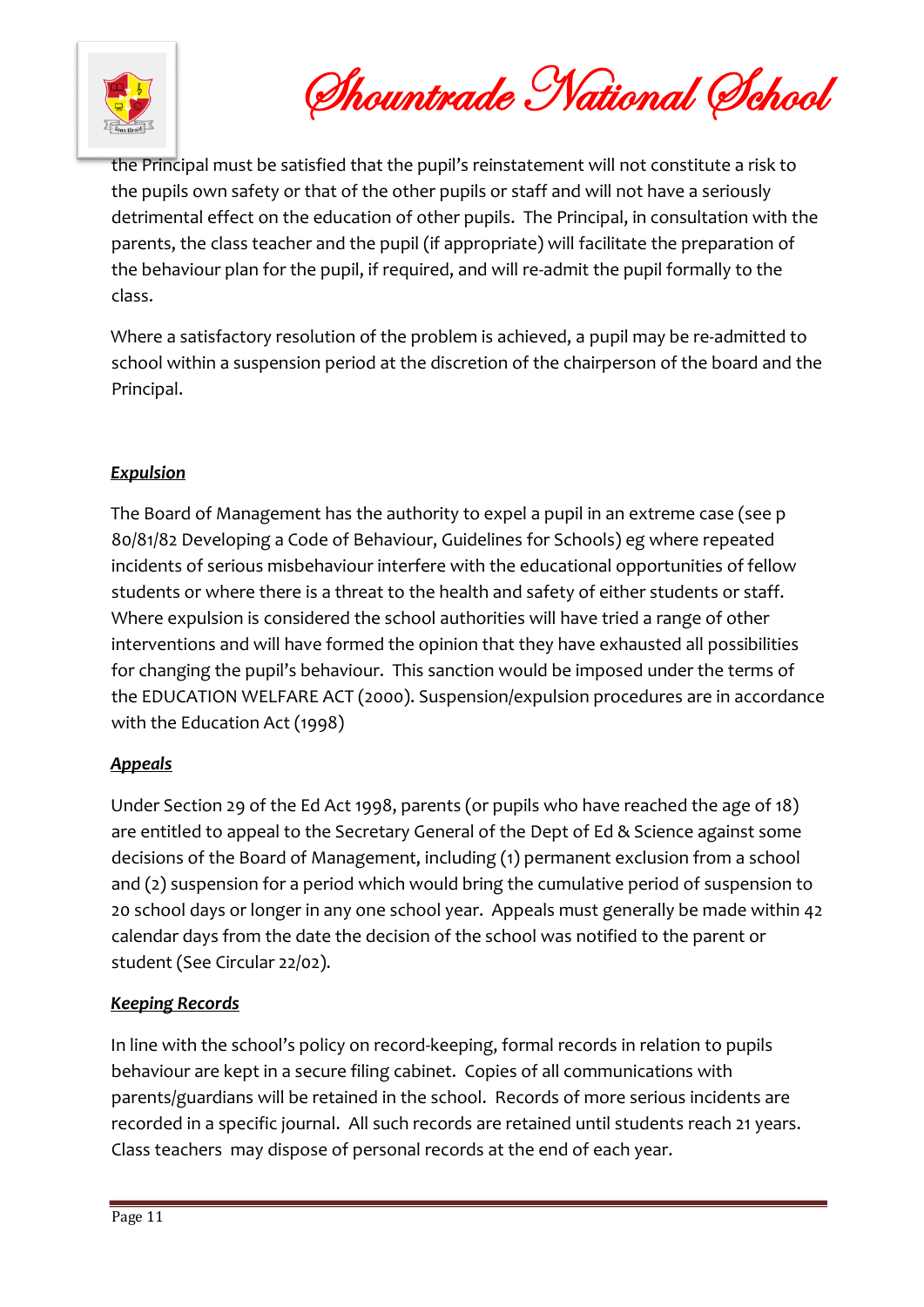

Shountrade National School

# *Roles and Responsibilities*

### *Board of Management Responsibilities*

The Board of Management is expected to –

- ✓ Provide a comfortable, safe environment
- $\checkmark$  Support the Principal and staff in implementing the code
- $\checkmark$  Ratify the code
- $\checkmark$  Ensure the code is communicated to the whole school community

### *Principal's Responsibilities*

The Principal is expected to –

- $\checkmark$  Promote a positive climate in the school
- $\checkmark$  Ensure that the Code of Behaviour is implemented in a fair and consistent manner
- $\checkmark$  Arrange for review of the Code, as outlined in the timetable for review

### *Teacher's Responsibilities*

Teacher's are expected to –

- $\checkmark$  Teach the code
- $\checkmark$  Support and implement the school's code of behaviour having regard to decisions made on a whole school basis
- $\checkmark$  Be cognisant of their duty of care
- $\checkmark$  Create a safe and welcoming working environment for each pupil
- $\checkmark$  Develop and nurture a sense of self-esteem in each pupil
- $\checkmark$  Praise desirable behaviour
- $\checkmark$  Facilitate pupils to reach their full academic potential
- $\checkmark$  Listen, at appropriate times, to pupils' explanations for behaviour
- $\checkmark$  Recognise and affirm good work
- $\checkmark$  Prepare school work and correct work done by pupils
- $\checkmark$  Recognise and provide for individual talents and differences among pupils
- $\checkmark$  Be courteous, consistent and fair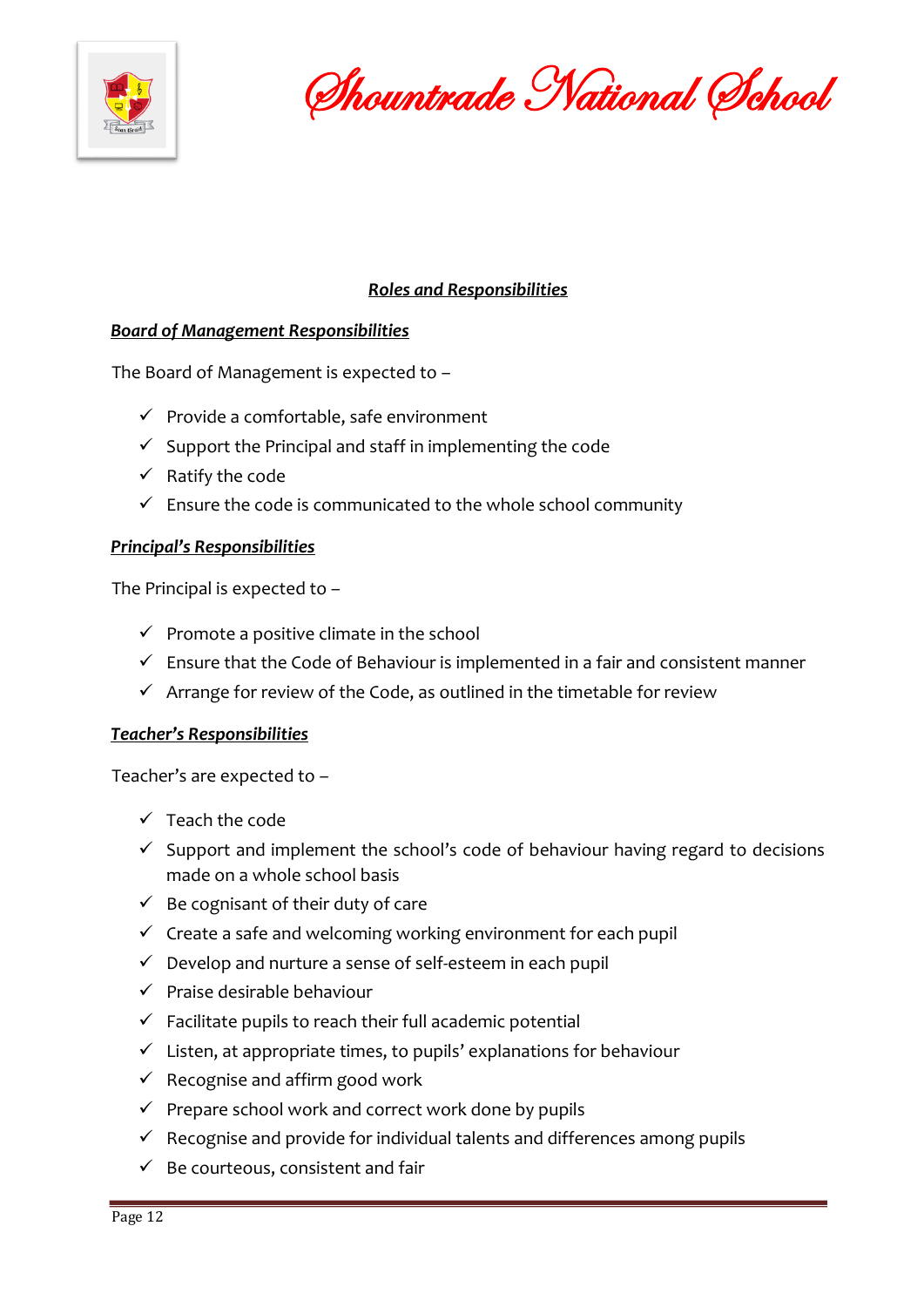

Shountrade National School

- $\sqrt{\phantom{a}}$  Keep opportunities for disruptive behaviour to a minimum
- $\checkmark$  Deal appropriately with misbehaviour
- ✓ Keep a record for instances of serious misbehaviour or repeated instances of misbehaviour
- $\checkmark$  Provide support for colleagues
- $\checkmark$  Communicate with parents when necessary
- $\checkmark$  Provide reports on matters of mutual concern

#### *Pupils Responsibilities*

Pupils are expected to –

- $\checkmark$  Attend school regularly and punctually
- ✓ Listen to their teaches and act on instructions/advice
- $\checkmark$  Show respect for all members of the school community
- $\checkmark$  Respect all school property and the property of other pupils
- $\checkmark$  Avoid behaving in any way which would endanger others
- $\checkmark$  Avoid all nasty remarks, swearing and name-calling
- $\checkmark$  Include other pupils in games and activities
- ✓ Bring correct materials/books to school
- ✓ Follow school and class rules *Parent/Guardian*

#### *Responsibilities*

Parent/Guardians are expected to –

- $\checkmark$  Encourage children to have a sense of respect for themselves and their own and other people's property
- $\checkmark$  Ensure that children attend regularly and punctually
- $\checkmark$  Be interested in, support and encourage, their children's school work
- $\checkmark$  Be familiar with the code of behaviour and support its implementation
- $\checkmark$  Co-operate with teachers in stances where their child's behaviour is causing difficulties for others
- $\checkmark$  Communicate to the school the reasons for children's absences
- ✓ Communicate with the school in relation to any problems which may affect child's progress/behaviour – class teacher firstly and then Principal.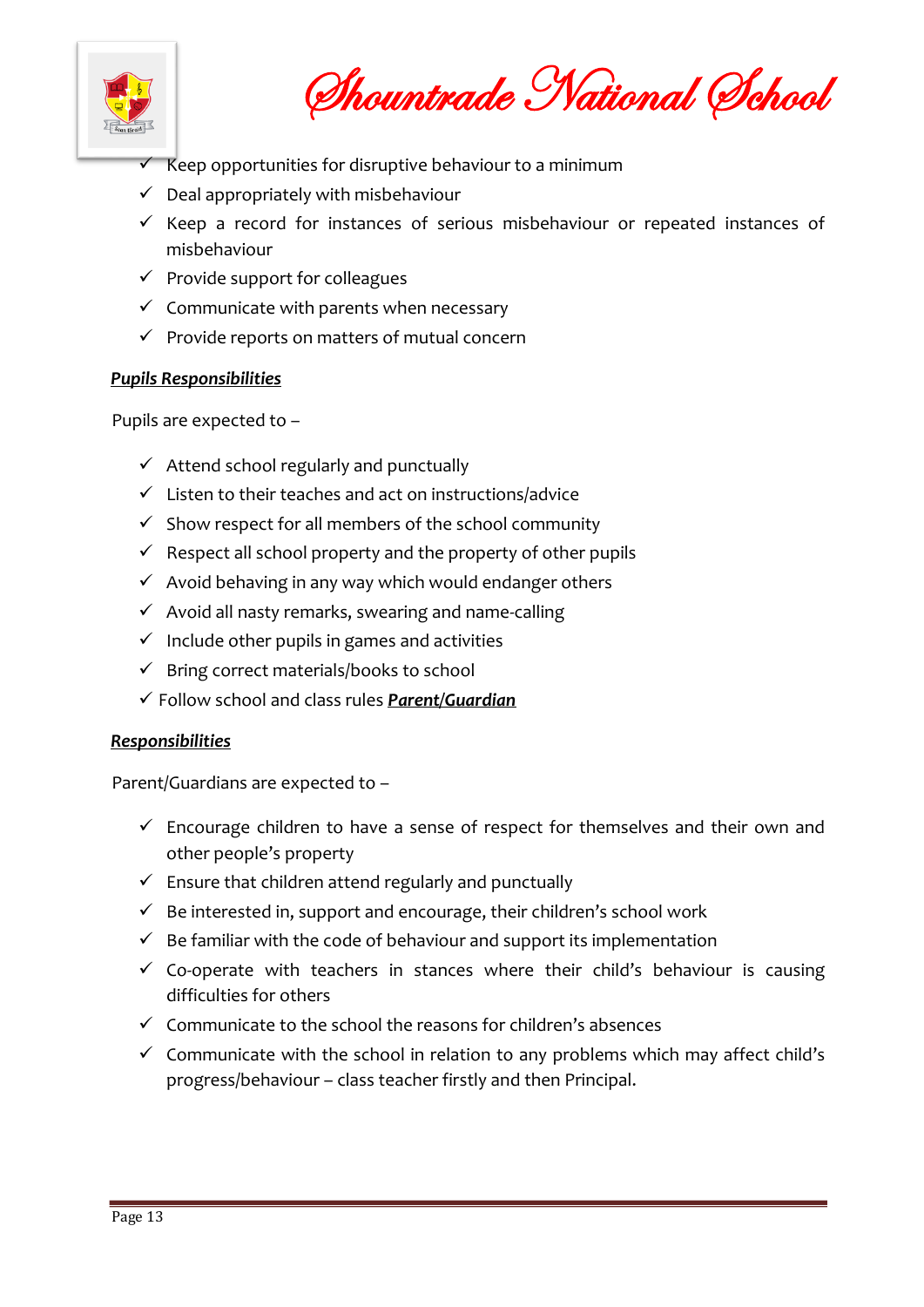

Shountrade National School

# **NOTIFICATION OF A CHILD'S ABSENCE FROM SCHOOL**

Parent(s)/ guardian(s) should adhere to the following procedures when notifying the school of a pupil's absence.

- The school should be notified in writing of the absence on the pupils return to school.
- The reason for the absence should be notified to the class teacher
- The absence should be notified in writing by letter/using the school journal
- Details pertaining to the absence, such as duration and reason, should be provided

Significant absences cause by ill health (i.e. absences longer than 10 school days) should be certified.

The school will inform the Education Welfare Officer in writing where a child is suspended or expelled for 6 days or more, where the child has missed 20 or more days in a school year, where attendance is irregular and when the pupil is removed from the school register.

#### *Reference to other Policies*

Other school policies that have a bearing on the code of behaviour include –

- ❖ SPHE Plan
- ❖ Anti-Bullying
- ❖ Admission
- ❖ Safety Statement
- ❖ Special Needs
- ❖ Tours